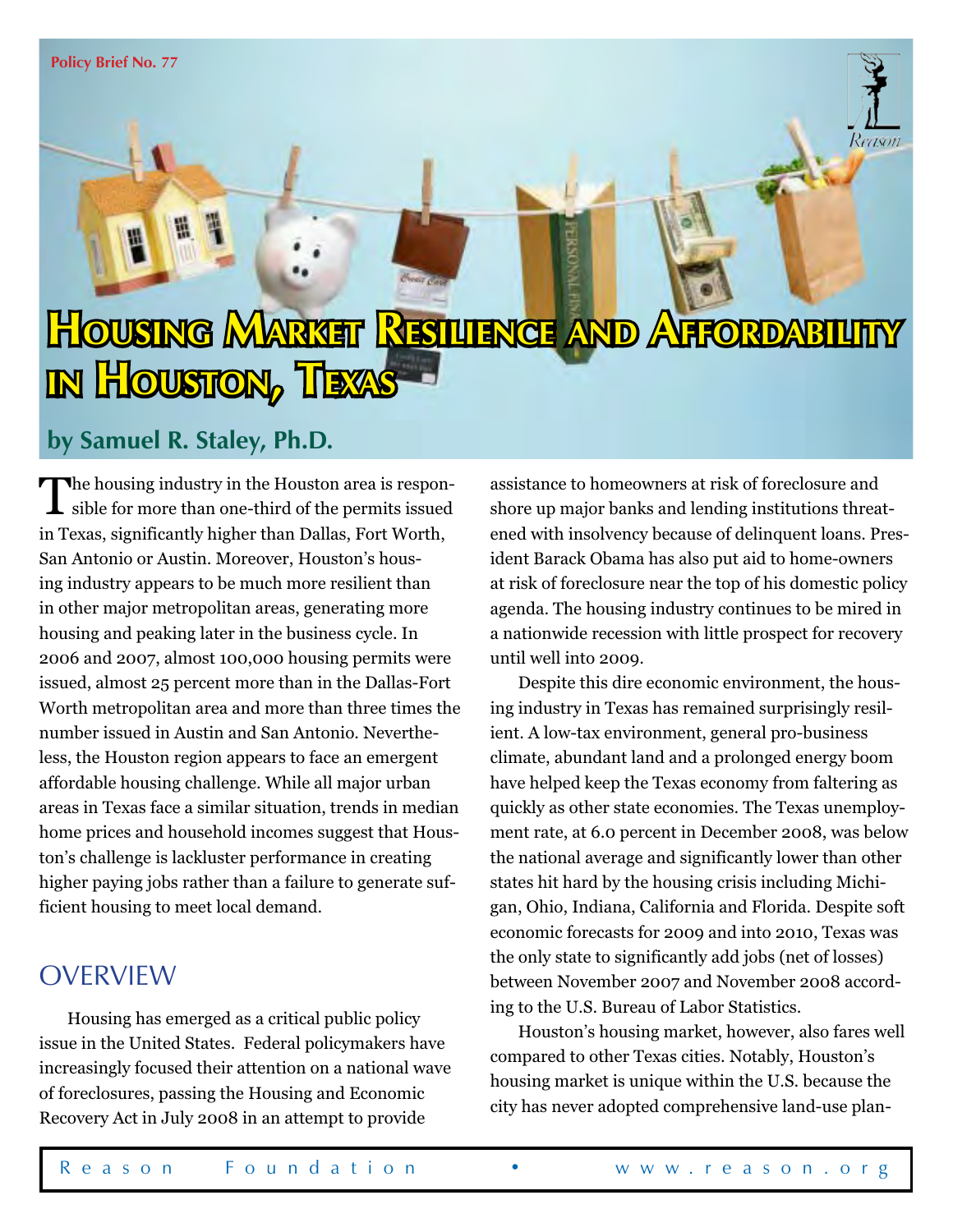ning or zoning. A key policy question, then, centers on whether Houston's unique housing market has either aided or hindered the city and its region's ability to adapt to changing economic conditions. The answer to this question is important since it might have implications for other cities in Texas and as well as cities elsewhere.

## Non-Zoning in Houston

Land development in Houston is governed by private covenants that run with the land and subdivision regulations that specify streets widths, set backs, performance standards for infrastructure and other regulations. In effect, the city does not regulate land use as much as land development with a focus on how infrastructure is provided to new development. Many covenants allow a wide range of uses, and land use on some parcels is effectively unrestricted.

As a result, new development, particularly infill, can create substantial diversity in terms of density and mix. Perhaps not surprisingly, the Greater Houston Building Association (http://www.ghba.org) claims to be the nation's ninth largest builders' association with 1,863 members.

Houston is also the nation's fourth largest city and the seventh largest metropolitan area. While the Dallas-Fort Worth metropolitan statistical area (MSA) is larger (the fifth largest in the U.S.), the city of Houston is one-third larger than the city of Dallas and 30 percent larger than San Antonio (see Table 1). Hous-

ton's metropolitan area includes the largest amount of land, although the combined Dallas-Fort Worth metropolitan area comes in a close second. Notably, Houston's metropolitan economy generates about the same level of economic output as the combined Dallas-Fort Worth MSA.

## Single Family Housing PERMIT TRENDS

Like the rest of the nation, Texas experienced dramatic growth in its residential housing market during the early part of this decade. But different regions of the state vary significantly in how they have weathered the downturn.

From 2000 to 2005, Texas issued housing permits for 771,888 single family homes. Average monthly housing permits grew 54.1 percent, peaking at 13,539 new permits issued in 2005 (see Figure 1). Once the housing "bubble" burst, Texas mirrored trends in the national housing market as monthly permits fell 28.1 percent statewide in just two years. Despite this fall, Texas's housing production was impressive, issuing permits for 276,768 homes in 2006 and 2007 alone.

Statewide trends often hide more than they clarify. In truth, each of the state's major urban areas performed differently, reflecting its own economic history and diversity. The Dallas-Fort Worth and Houston metropolitan areas, for example, were the state's top producers of homes, adding about a quarter of a million homes each during the period of rapid growth.

| Table 1: Comparison of Major Urban Metropolitan Cities in Texas |                 |                   |                   |             |               |                   |  |
|-----------------------------------------------------------------|-----------------|-------------------|-------------------|-------------|---------------|-------------------|--|
| Urban Area                                                      | City Population | City Land Area    | Metro Population  | Metro Land  | Housing Units | Metro GDP         |  |
|                                                                 | (2005)          | (m <sup>i</sup> ) | (2007)            | Area $(m2)$ | (2004)        | (\$Billion)       |  |
| Austin                                                          | 690,252         | 252               | 1,598,161         | 4,280       | 573.921       | \$65.8            |  |
| El Paso                                                         | 598.590         | 249               | 734,669           | 1,015       | 240,600       | \$22.0            |  |
| <b>Dallas</b>                                                   | 1,213,825       | 343               | 6,145,037         | 5.819       | 1,472,450     | \$315.5           |  |
| Fort Worth                                                      | 624,067         | 293               | (Dallas-Ft Worth) | 3,464       | 729,375       | (Dallas-Ft Worth) |  |
| Houston                                                         | 2,016,582       | 579               | 5,628,101         | 10,062      | 1,987,809     | \$316.3           |  |
| San Antonio                                                     | 1,256,509       | 408               | 1,990,675         | 7,385       | 701,046       | \$67.0            |  |

Sources: Population data from U.S Bureau of the Census; Housing unit data from the State and Metropolitan Area Data Book; Gross Domestic Product from the U.S. Bureau of Labor Statistics.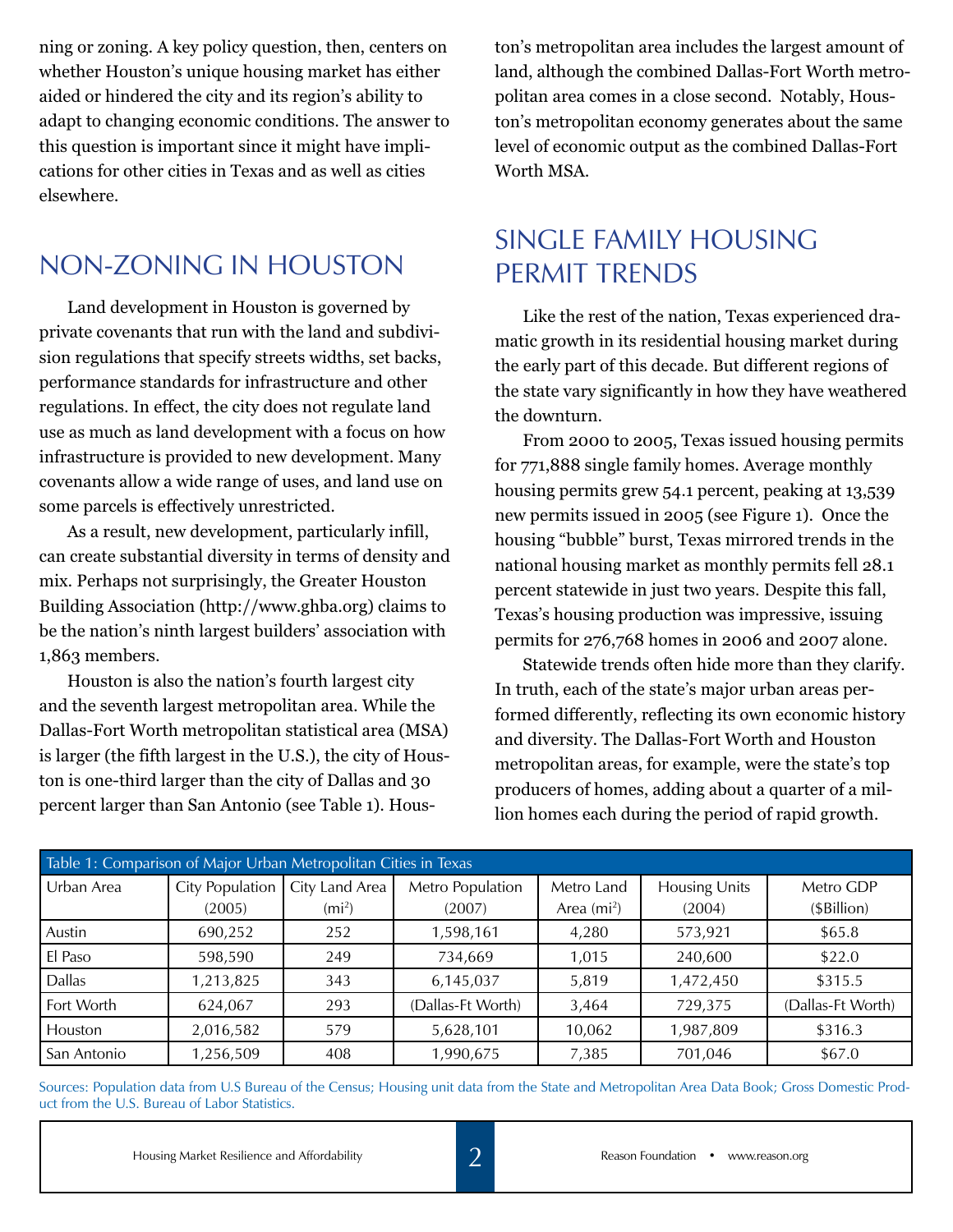

These metropolitan areas consistently account for about 60 percent of the statewide total, whether the industry is growing or declining statewide.

More interestingly, perhaps, Houston experienced steady growth in housing supply in the early part of the decade, but lagged Dallas-Forth Worth until 2005. In this year, both metropolitan areas produced about 50,000 housing units. The Dallas-Fort Worth metropolitan area issued permits for nearly 250,000 homes between 2000 and 2005, as its average monthly permits climbed to 4,000 per month (an increase of 38.5 percent). Houston, in contrast, produced about 225,000 permits during this period as its average monthly permits climbed steadily to the same level.

After 2005, however, permits issued in the Dallas-Fort Worth metropolitan area fell significantly. In 2007, the Dallas-Fort Worth area issued just 27,468 permits. Meanwhile, the greater Houston region issued 41,964 (lower than in 2005 but significantly higher than in the Dallas region). Housing permits in the Houston region averaged 4,249 per month in 2005 and 4,442 in 2006. Even after the housing bubble deflated, Houston issued permits for nearly 100,000 new homes in 2006 and 2007, significantly more than Dallas (or other major metropolitan areas in Texas). More recent

data indicate the same trends have continued as Houston continued to outpace Dallas-Fort Worth through the end of 2008. Thus, the Houston metropolitan area found its average monthly permits climb higher and peak later than the Dallas-Fort Worth region or other Texas cities.

Thus, the individual experiences of urban areas are much more varied than the statewide trends suggest. While average monthly residential permits fell 17.7 percent from 2005 to 2007 in Houston, most other metropolitan area housing markets fared much worse. The Dallas-Fort Worth

market experienced a decline of 44 percent. San Antonio's average monthly permits fell 35.9 percent. Austin and El Paso housing market declines mirrored the statewide average of about 28 percent.

Indeed, as of December 2008, the Houston metropolitan area continued to average about 1,990 housing permits compared to just 1,277 for the Dallas-Fort Worth metropolitan area. This resilience means that Houston now accounts for 36.0 percent of the state's residential housing permits issued, a far higher share than Dallas-Fort Worth (23.1 percent) or Austin (8.0 percent). Notably, the large cities account for nearly 76.2 percent of the state's residential housing permits issued. While Houston and Dallas-Fort Worth contributed about equally to the state's residential permits issued in 2005, Houston has clearly pulled out ahead of all other Texas urban areas as the state's leader.

Importantly, much of the demand for this housing may well have been fueled by the energy boom. Indeed, economists at the Houston branch of the Dallas Federal Reserve Bank recently noted that "the most powerful force working in Houston's favor is that the metro remains a strong beneficiary of the current global commodity boom. As the seat of the U.S. energy industry, Houston is generating large numbers of jobs, and the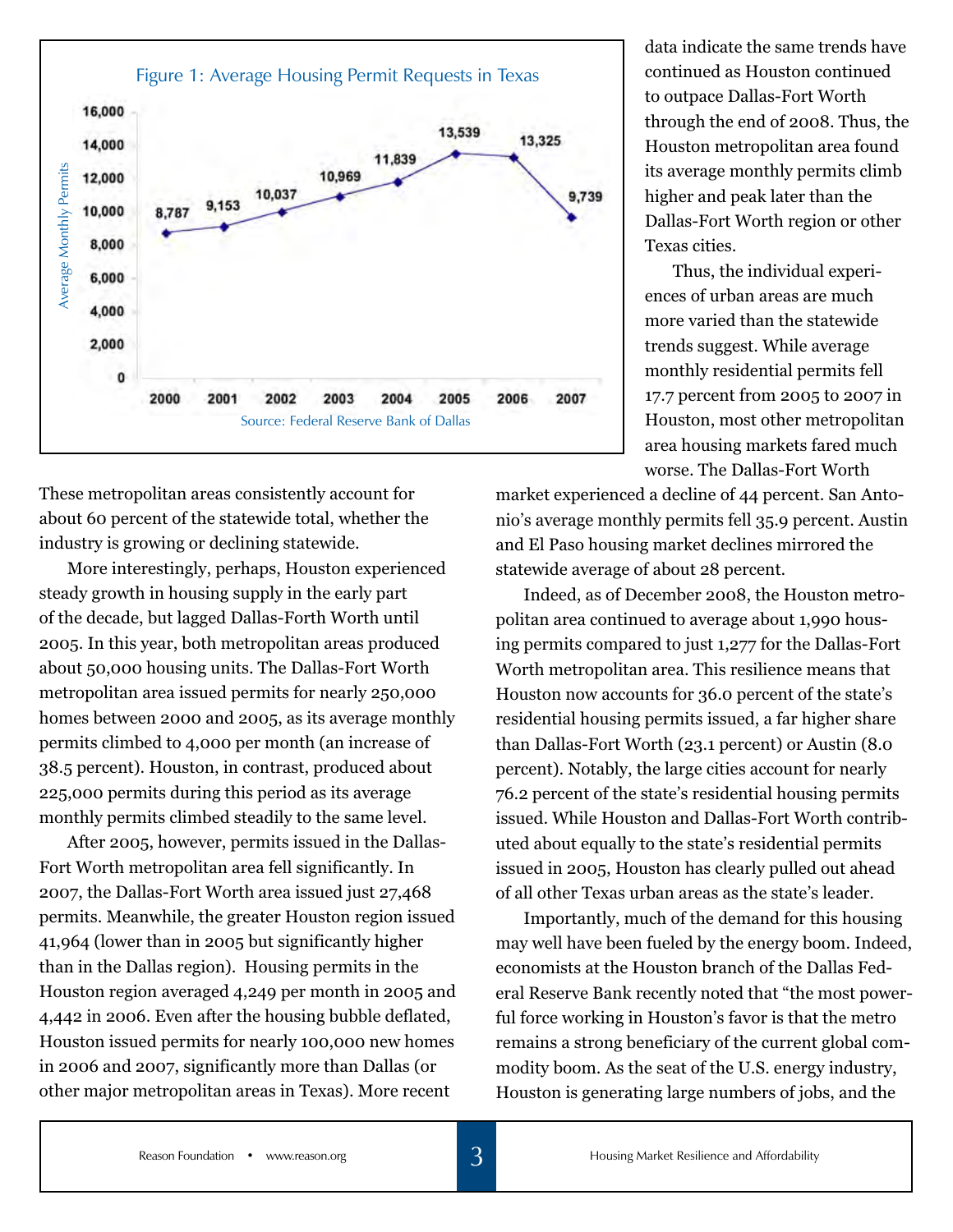

outlook for job growth remains good." A key test of the Houston housing market is its ability to accommodate growth without reducing housing affordability.

## Multifamily Housing

A somewhat different story unfolded in the multifamily housing market. At the national level, the number of permits for multifamily housing fell dramatically from 471,770 issued in 2005 to 418,755 in 2007. In Texas, however, the number of multifamily housing permits increased. After a slight dip in 2004, the number of permits issued for multifamily housing increased from 44,431 in 2005 to 58,542 in 2007.

Individual metropolitan areas differed as well. San Antonio's multifamily housing market appeared to track with national trends, falling from 7,543 permits issued in 2005 to just 3,939 in 2007. Multifamily housing permits also dipped in the Austin and Fort Worth metropolitan areas, although the drop was not as dramatic. Permits continued to increase in the Dallas area, rising from 6,950 permits issued in 2005 to 11,248 issued in 2007.

Houston, however, clearly stands out among the large Texas urban regions. Multifamily housing permits have ballooned from 9,653 in 2005 to 19,064 in 2007. The Houston metropolitan area accounts for one-third of all multifamily housing permits issued in the state of Texas in 2007. Perhaps more importantly, the Houston metropolitan area accounts for 27.6 percent of all multifamily housing produced in the state of Texas since 2000, higher than the combined total of the Dallas and Fort Worth metropolitan areas (26.4 percent). Houston has out-produced the Dallas metropolitan area in each of the last eight years except one, and the combined Dallas-Fort Worth metropolitan area in four of the last eight years.

## Housing Affordability Trends

A larger question surrounds the issue of housing affordability. As one of the fastest growing urban areas in the nation, Houston is at risk of becoming unaffordable if housing supply does not keep pace with housing demand. An important component of the housing price inflation experience in Southern California, for exam-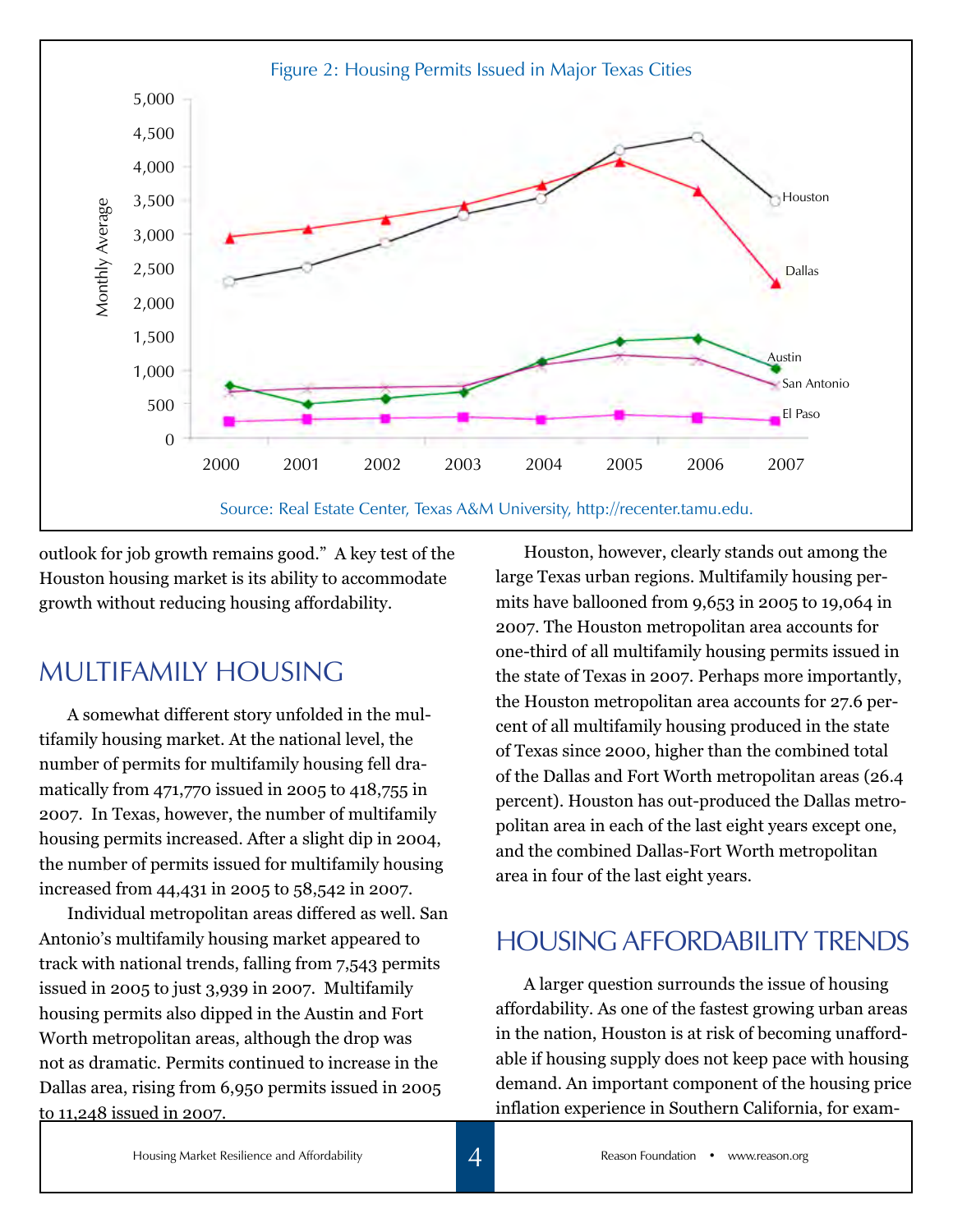

ple, was the private sector's inability to provide sufficient housing to meet demand. This market imbalance in California and elsewhere (e.g., Florida and the coastal Northeast) led to escalating home prices that, in turn, helped lay the foundation for the subprime credit crisis and the current nationwide housing market recession.

On one level, Houston's housing market remains affordable compared to other Texas urban areas as depicted in Figure 4. The Houston metropolitan area remains one of the nation's fastest growing, adding 887,678 people between 2000 and 2007 according to the U.S. Bureau of the Census. This is a higher growth rate than the consolidated Dallas-Fort Worth metropolitan area and more than twice the number of people added to the Austin and San Antonio metropolitan areas.

Coldwell Banker issues a Housing Price Comparison Index (HCPI) keyed to the "typical home" of a possible middle-management transferee. Rather than simply compare prices, the HCPI compares the same type and quality of home in different urbanized areas. Coldwell Banker assumes that the typical middle manager is buying a home with approximately 2,200 square feet, four bedrooms, 2.5 baths, separate family room, and a 2-car garage. In 2007, the average sales price for a home with these characteristics was \$158,412 in Houston. This was significantly less expensive than Austin, Dallas, and San Antonio. Of the major cities in Texas, only Fort Worth had a home price lower than Houston's.

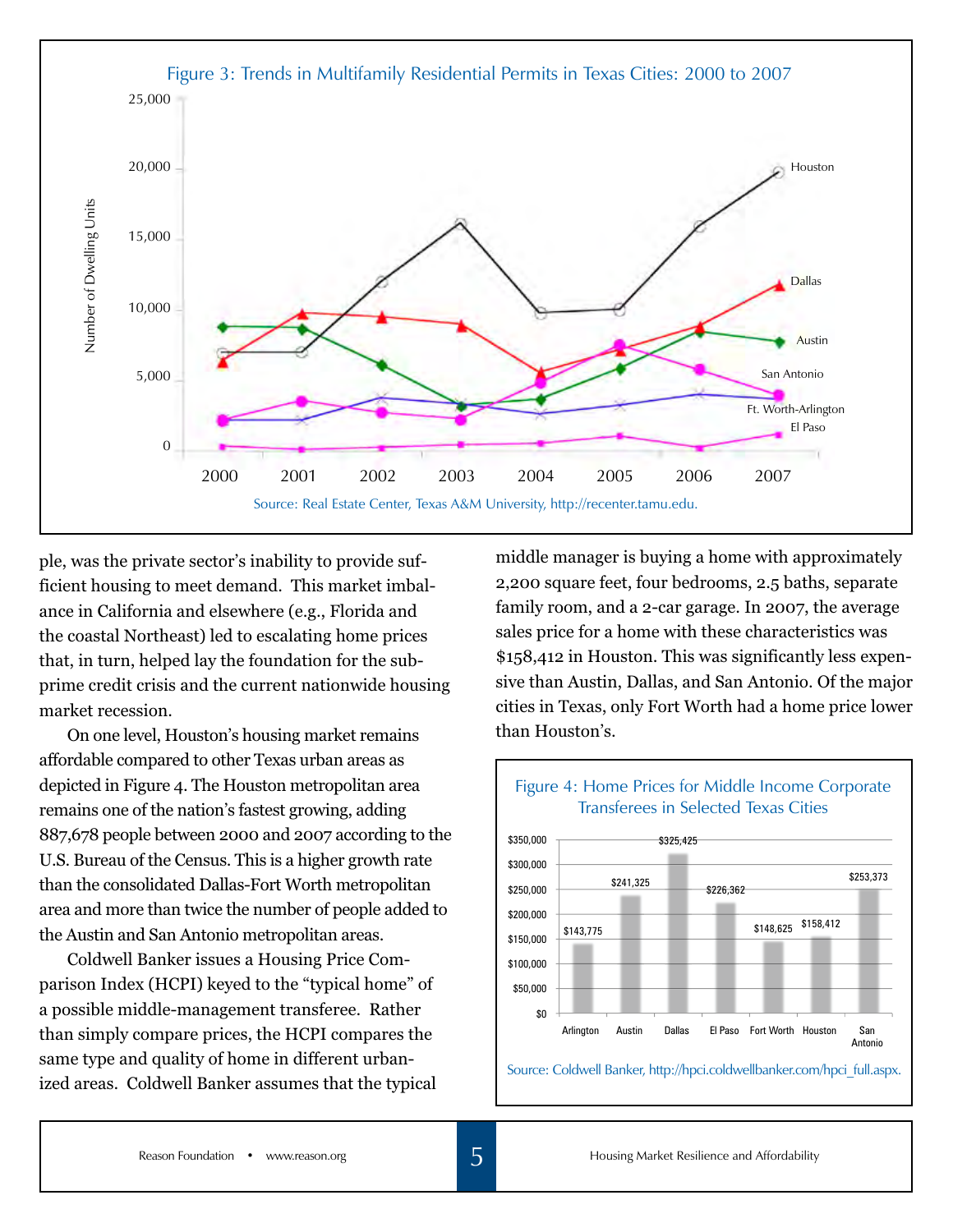

A more commonly accepted and used measure of housing affordability is the Housing Opportunity Index (HOI) calculated by Wells Fargo and the Nation Association of Home Builders in Washington, D.C. The HOI compares a region's median household income with average housing prices. Then, assuming standard rules of thumb for mortgage duration and interest rates, it estimates whether the median household can afford the median-priced house. An HOI of 60, for example, implies that 60 percent of the homes sold in a particular region were affordable to a household making the median income.

Based on the HOI, Houston's housing affordability has tended to lag other urban areas in Texas. Fort Worth-Arlington ranks as the most affordable region in Texas, followed by Dallas-Plano and Austin. Houston's housing affordability has tended to track more closely with San Antonio, while El Paso's HOI has declined precipitously since 2000. Notably, housing affordability has declined in all major Texas urban areas, although the HOI improved during the fourth quarter of 2007.

Taking a closer look at the HOI is useful. Unlike Coldwell Banker's HPCI, which compares similar houses in different urban areas, the HOI does not hold housing quality constant. Economic fluctuations can have significant influences on the performance of the index. A strong economy, for example, can boost median household income and make housing more affordable.

In San Antonio, median income has increased steadily since 2000. In Houston, median household income rose slightly during the housing boom and then declined after the peak. Fort Worth has been able to maintain median income throughout the decade, helping keep housing affordable throughout its metropolitan area. As Table 2 shows, median home prices have outstripped median household income in all major cities in Texas. Even in San Antonio, home prices almost doubled the increase in median income even though the metropolitan area's income had increased steadily through this decade.

In Houston, home prices increased even more as the city's economy languished, boosting median household income by just 7.8 percent. Stronger urban economies in Austin and San Antonio appear to have helped those cities moderate trends toward lower housing affordability.